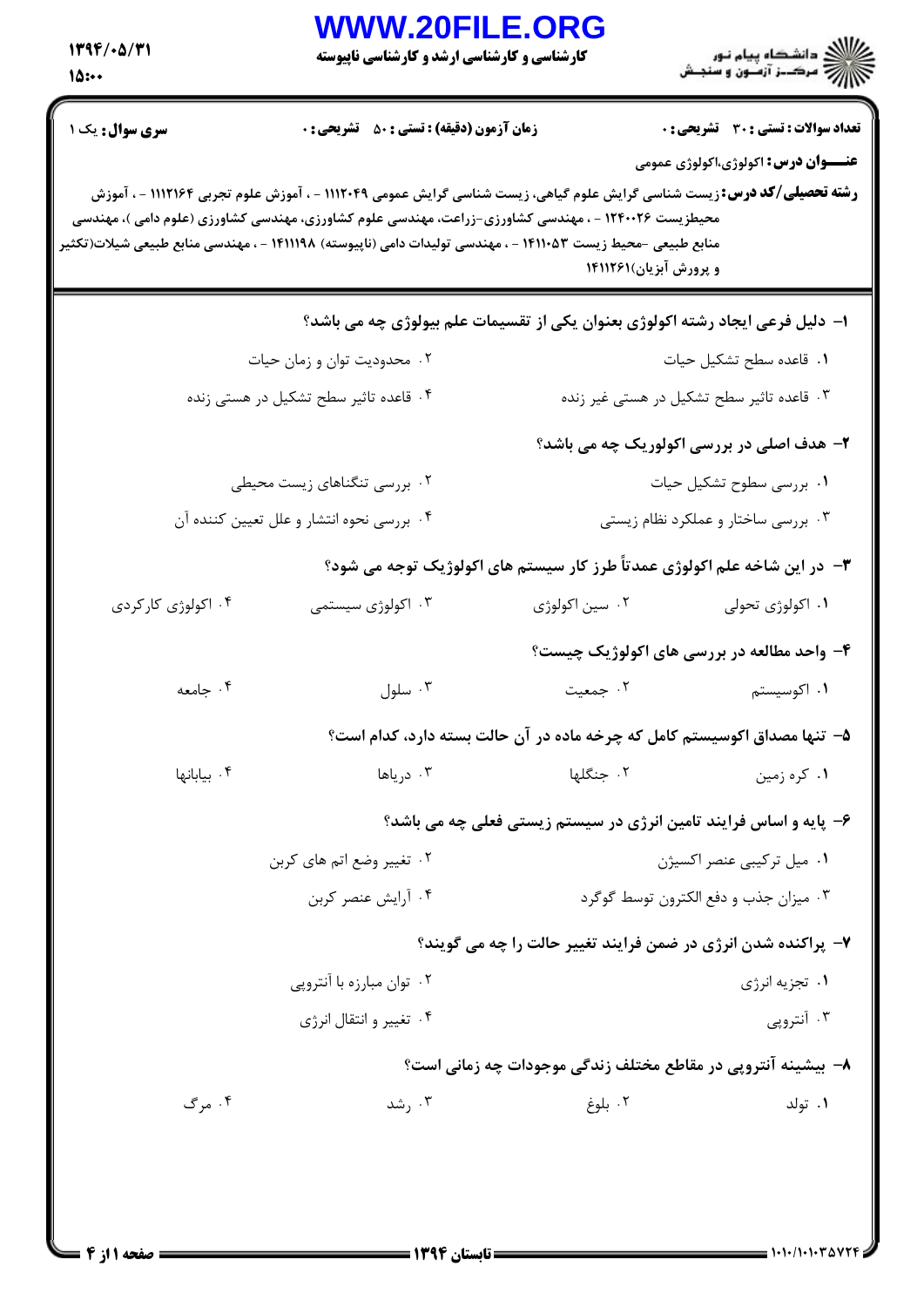| $1799/-0/T1$<br>10: | <b>WWW.20FILE.ORG</b><br><b>کارشناسی و کارشناسی ارشد و کارشناسی ناپیوسته</b>                                                                                                                                                                                                                                                                        |                         |                                                                                    |
|---------------------|-----------------------------------------------------------------------------------------------------------------------------------------------------------------------------------------------------------------------------------------------------------------------------------------------------------------------------------------------------|-------------------------|------------------------------------------------------------------------------------|
| سری سوال : ۱ یک     | <b>زمان آزمون (دقیقه) : تستی : 50 ٪ تشریحی : 0</b>                                                                                                                                                                                                                                                                                                  |                         | <b>تعداد سوالات : تستی : 30 ٪ تشریحی : 0</b>                                       |
|                     | <b>رشته تحصیلی/کد درس:</b> زیست شناسی گرایش علوم گیاهی، زیست شناسی گرایش عمومی ۱۱۱۲۰۴۹ - ، آموزش علوم تجربی ۱۱۱۲۱۶۴ - ، آموزش<br>محیطزیست ۱۲۴۰۰۲۶ - ، مهندسی کشاورزی-زراعت، مهندسی علوم کشاورزی، مهندسی کشاورزی (علوم دامی )، مهندسی<br>منابع طبیعی -محیط زیست ۱۴۱۱۰۵۳ - ، مهندسی تولیدات دامی (ناپیوسته) ۱۴۱۱۱۹۸ - ، مهندسی منابع طبیعی شیلات(تکثی |                         | <b>عنـــوان درس:</b> اکولوژی،اکولوژی عمومی<br>و پرورش آبزیان)۱۴۱۱۲۶۱               |
|                     |                                                                                                                                                                                                                                                                                                                                                     |                         | ۹- منظور از آلبدو چیست؟                                                            |
|                     | ۰۲ انرژی تابیده به کل انرژی                                                                                                                                                                                                                                                                                                                         |                         | ٠١ انرژى بازتابيده برتمام انرژى تابيده                                             |
|                     | ۰۴ ضریب بازتاب بر ضریب تابش                                                                                                                                                                                                                                                                                                                         |                         | ۰۳ ضریب تابش گرمایی                                                                |
|                     |                                                                                                                                                                                                                                                                                                                                                     |                         | ۱۰- مهمترین عامل موثر بر نحوه توزیع انرژی بروی سطح زمین چیست؟                      |
| ۰۴ ساعت اندازه گیری | ۰۳ ارتفاع از سطح دريا                                                                                                                                                                                                                                                                                                                               | ۰۲ عرض جغرافیایی        | ٠١. موقعيت فصلي                                                                    |
|                     | 1۱– کدام جمله بیان کننده رابطه بین طول زندگی جانداران و تولید سالانه در مقایسه با توده زنده موجودات زنده می باشد؟                                                                                                                                                                                                                                   |                         |                                                                                    |
|                     |                                                                                                                                                                                                                                                                                                                                                     |                         | ۰۱ هرچه طول زندگی بیشتر باشد نسبت تولید سالانه در مقایسه توده زنده موجود بالاتر    |
|                     |                                                                                                                                                                                                                                                                                                                                                     |                         | ۲ . هرچه طول زندگی بیشتر باشد نسبت تولید سالانه در مقایسه توده زنده موجودثابت      |
|                     |                                                                                                                                                                                                                                                                                                                                                     |                         | ۰۳ هرچه طول زندگی کمتر باشد نسبت تولید سالانه در مقایسه توده زنده موجود بالاتر     |
|                     |                                                                                                                                                                                                                                                                                                                                                     |                         | ۰۴ رابطه یکسان بین تولید سالانه و توده زنده موجود برقرار است                       |
|                     |                                                                                                                                                                                                                                                                                                                                                     |                         | ۱۲- اندازه گیری میزان تولید در اکوسیستم های خشکی عموماً از کدام روش انجام می گیرد؟ |
| ۰۴ اندازه گیری CO2  | ۰۳ اندازه گیری اکسیژن                                                                                                                                                                                                                                                                                                                               | ۰۲ اندازه گیری مواد خام | ۰۱ اندازه گیری PH                                                                  |
|                     | ۱۳- هر یک از مسیرهای انتقال انرژی و ماده یعنی ردیف متشکل از یکسری پله های متوالی را اصطلاحاً چه می گویند؟                                                                                                                                                                                                                                           |                         |                                                                                    |
| ۰۴ مسیرغذایی        | ۰۳ هرم غذایی                                                                                                                                                                                                                                                                                                                                        | ۰۲ زنجیره غذایی         | ۰۱ شبکه غذایی                                                                      |
|                     |                                                                                                                                                                                                                                                                                                                                                     |                         | ۱۴– در بحث چرخه های بیوژئوشیمیایی حاصل تقسیم ذخیره بر میزان جریان را می گویند؟     |
| ۰۴ جريان انتقال     | ۰۳ ذخیره انتقال                                                                                                                                                                                                                                                                                                                                     | ۰۲ نسبت انتقال          | ۰۱ زمان انتقال                                                                     |
|                     |                                                                                                                                                                                                                                                                                                                                                     |                         | ۱۵– بزرگترین ذخیره فعال کربن از نظر کمیت کدام است؟                                 |
|                     | ۰۲ کربن آب دریاها                                                                                                                                                                                                                                                                                                                                   |                         | ۰۱ کربن انباشته در اتمسفر                                                          |
|                     | ۰۴ کربن بقایای جانداران در آبها                                                                                                                                                                                                                                                                                                                     |                         | ۰۳ کربن جانداران                                                                   |
|                     |                                                                                                                                                                                                                                                                                                                                                     |                         |                                                                                    |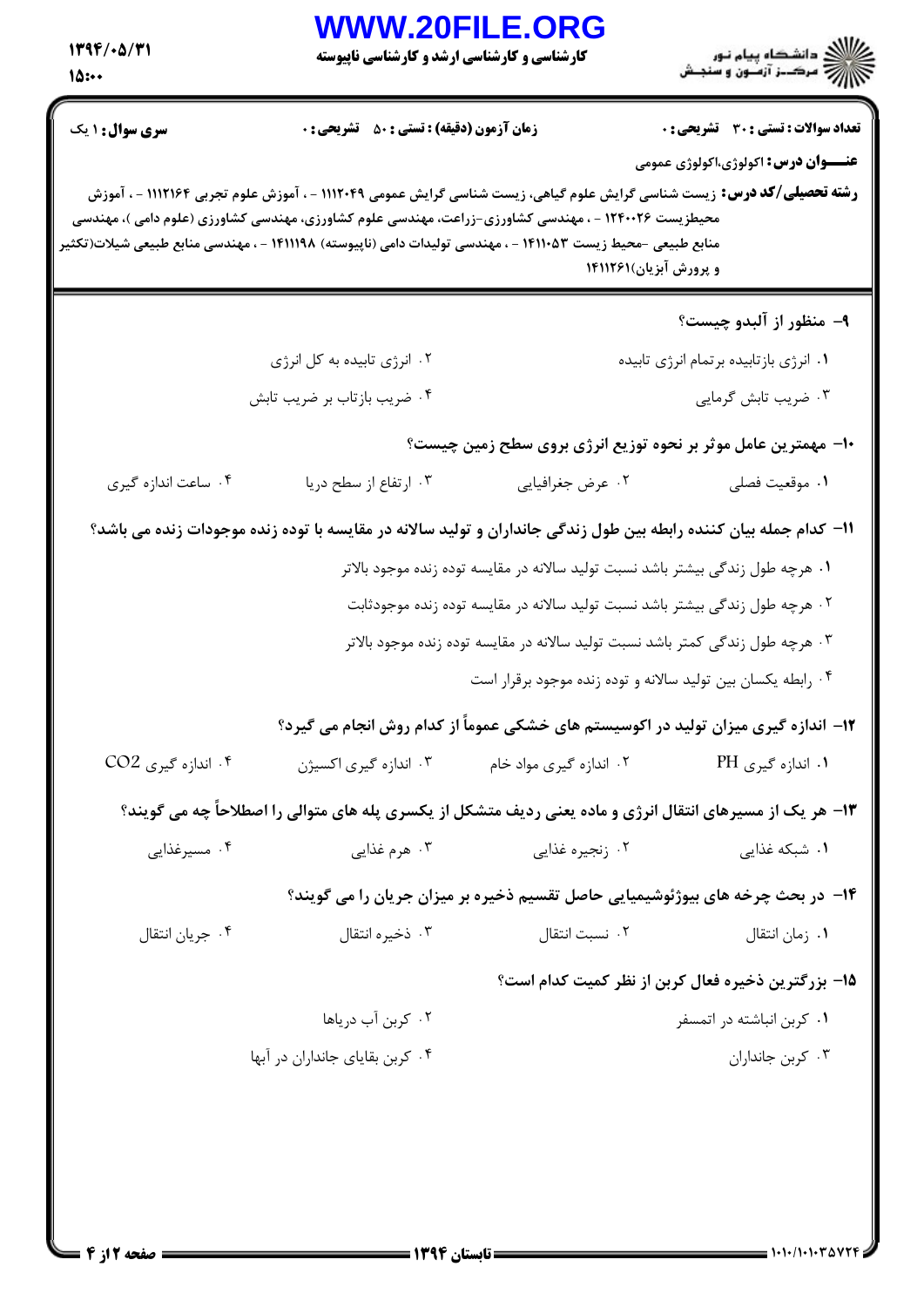## WWW.20FILE.ORG

**کارشناسی و کارشناسی ارشد و کارشناسی ناپیوسته** 

 $1797/-0/T1$  $10:$